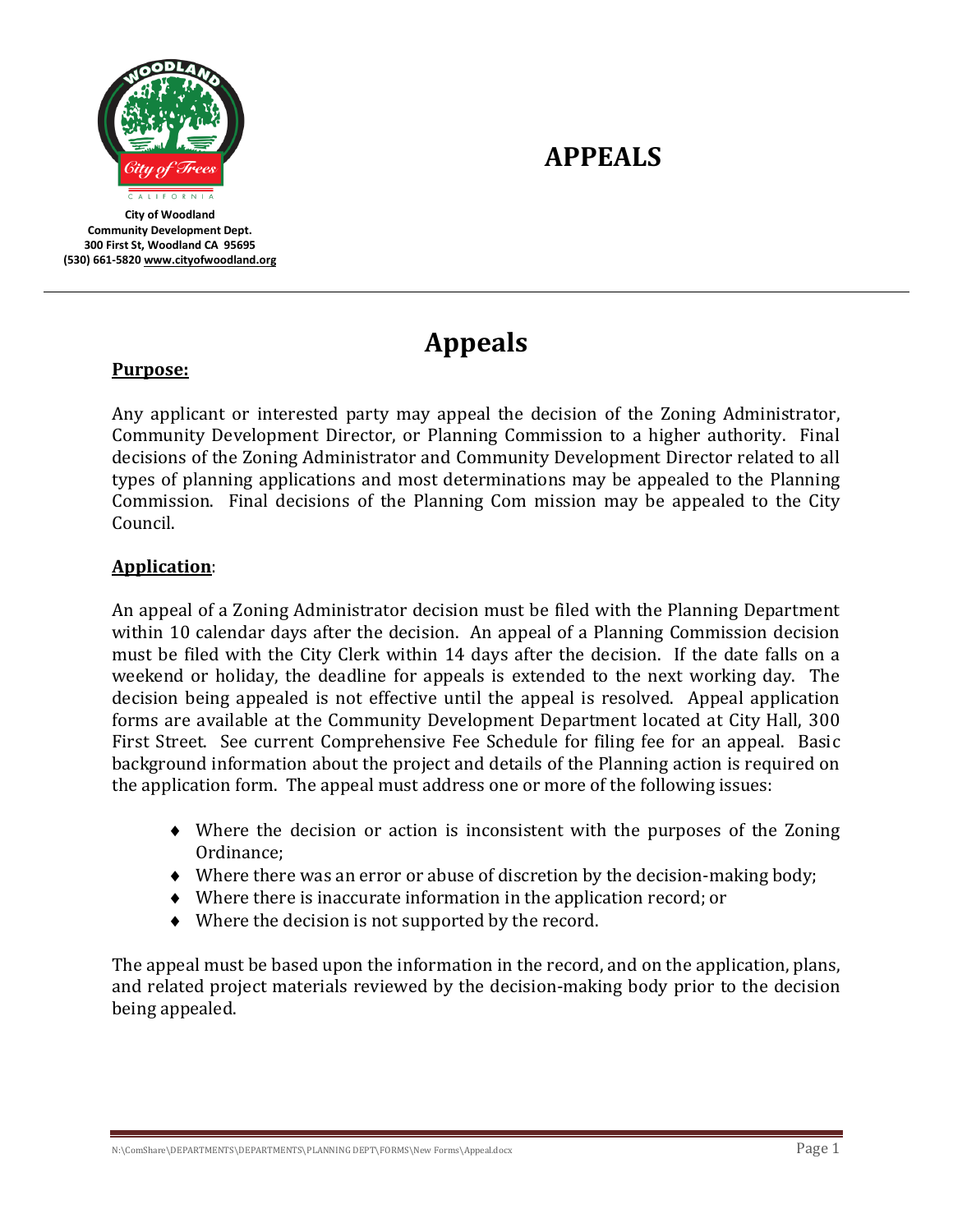### **Scheduling:**

The Planning Commission schedules appeals of Zoning Administrator actions. At its next regular meeting after the filing of an appeal, the Planning Commission will set a date for a public hearing. The City Clerk schedules appeals of Planning Commission actions to the City Council. After the appeal is scheduled for a public hearing the City will then give notice to the appellant, the applicant and neighboring property owners. Public hearing notices for the meeting are mailed, posted or published in the same manner as for the original application.

### **Action:**

At the appeal hearing, the Planning Commission, or City Council will consider the same application, plans, and project materials that were the subject of the original decision. The record of decision is reviewed, and testimony by the appellant, applicant, and any other interested person is heard. After the hearing, the decision-making body will affirm, modify, or reverse the original decision. A written notice of the Planning Commission's decision is mailed to the applicant and appellant following the meeting. Copies of the Council's action may be obtained from the City Clerk's office.

### **Effective Date:**

A decision by the City Council regarding an appeal becomes final on the date of the decision. A Planning Commission appeal becomes final within 14 calendar days of the appeal decision.